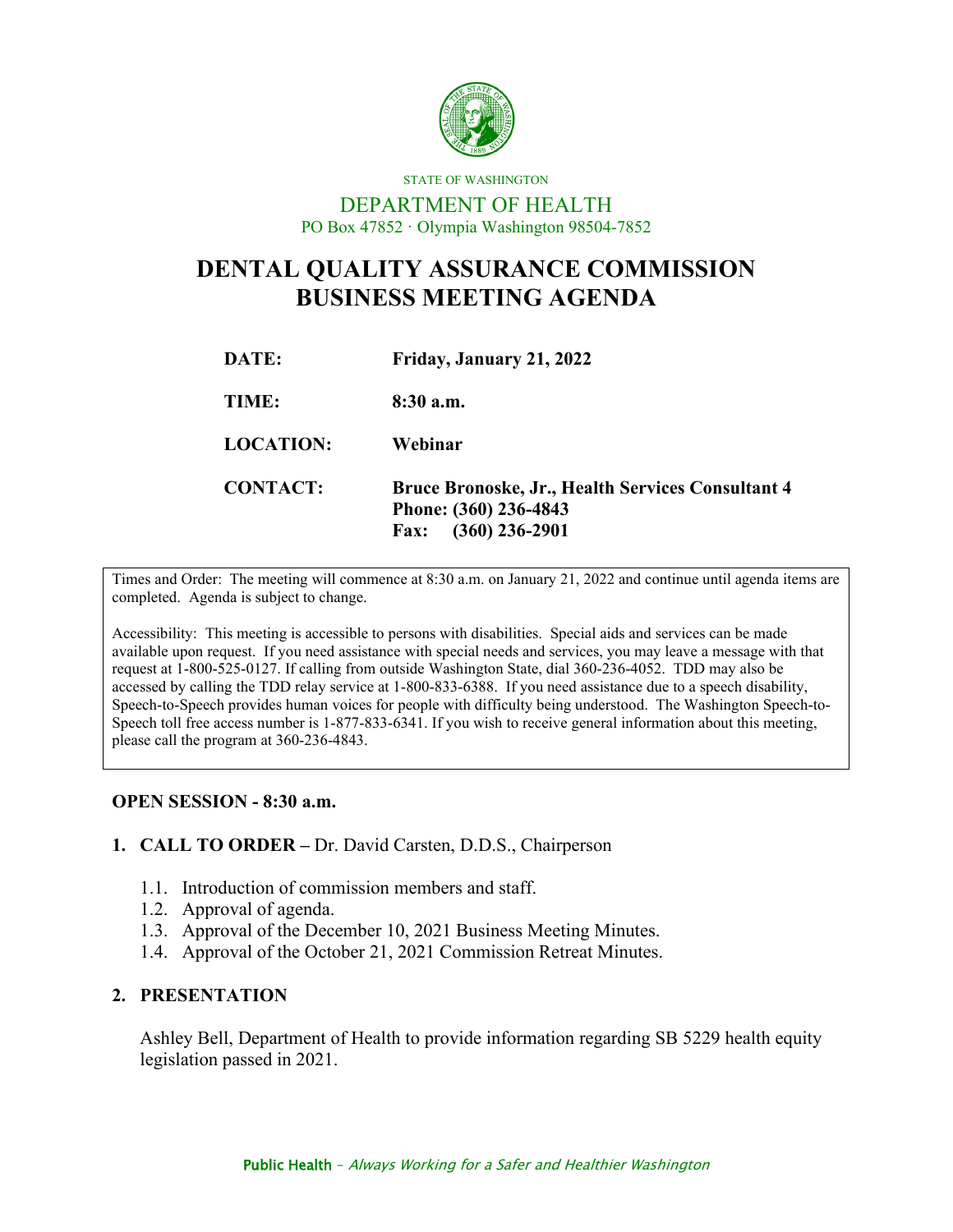# **3. LEGISLATION**

- 3.1. Department of Health weekly legislative update calls Dr. McClellan and Marlynne Fulton
- 3.2. The commission will discuss 2022 legislation.

# **4. RULES**

- 4.1. WAC 246-817-581 Novel coronavirus disease 2019 vaccination
	- CR103 filed on December 22, 2021 as WSR #22-02-005
- 4.2. WAC 246-817-440 Dentist continuing education requirements
	- CR103 filed on December 28, 2021 as WSR #22-02-022
- 4.3. WAC 246-817-230 Dentist retired active status
	- CR103 filed on December 28, 2021 as WSR #22-02-023
- 4.4. The commission will consider a rule petition request from Dr. George Merijohn related to WAC 246-817-660 Dental unit water quality.
- 4.5. The commission will discuss potential rule changes for WAC 246-817-110, 135, and 160 related to Commission on Dental Accreditation (CODA) approval of out of country dental schools.
- 4.6. The commission will receive copy of response letter to Dr. Busacca regarding retired status rule petition request.
- 4.7. The commission will receive a summary of rules in progress.

# **5. EDUCATION OUTREACH COMMITTEE**

- 5.1. Committee meeting December 16, 2021 Dr. Stevens
- 5.2. The committee will receive copy of November 2021 Commission newsletter.

#### **6. EXPANDED FUNCTION DENTAL AUXILIARY EDUCATION COMMITTEE**

- 6.1. Committee meeting held January 12, 2022 Dr. Walia
- 6.2. The commission will consider committee recommendation regarding rule changes to WAC 246-817-195 Expanded function dental auxiliary licensure.

#### **7. DENTAL ANESTHESIA COMMITTEE**

- 7.1. Committee meeting held January 14, 2022 Dr. Marsh
- 7.2. The commission will consider for approval proposed rule language for WAC 246-817- 701 – 790 Administration of Anesthetic Agents for Dental Procedures.

# **8. OTHER**

8.1. The commission will consider request from CODA to participate in site visit of new dental therapy program in Washington State.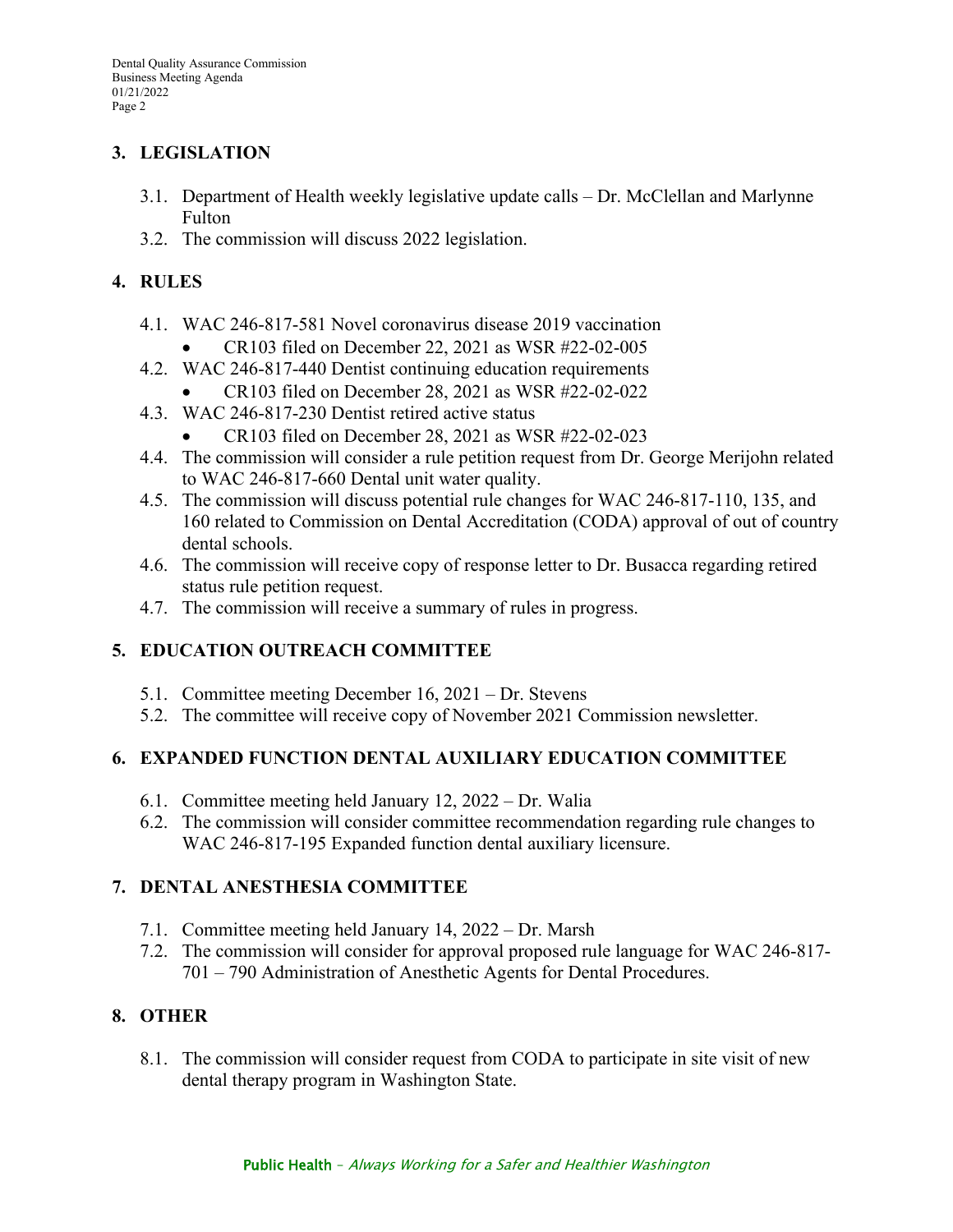- 8.2. The commission will receive information regarding Dental Hygiene Licensure Objective Structured Clinical Exam (DHLOSCE) – Dr. Carsten
- 8.3. The commission will receive information regarding dental interstate compact Dr. Carsten
- 8.4. The commission will receive information regarding interoperability for medical and dental record sharing – Dr. Carsten

# **9. CORRESPONDENCE**

- 9.1. The commission will discuss email dated December 1, 2021 from Dr. James Rock regarding oral radiology interpretation by providers not licensed in Washington State.
- 9.2. The commission will discuss email dated December 8, 2021 from Dr. Kyung Kim regarding delegating to dental assistants use of lasers for non-invasive procedures like photobiomodulation.
- 9.3. The commission will discuss email dated December 16, 2021 from Dr. Stuart Taylor regarding water quality for hand washing.
- 9.4. The commission will receive copy of response to CE Brokers regarding continuing education tracking program.
- 9.5. The commission will discuss correspondence received from CE Zoom.

# **10. PUBLIC DISCLOSURE**

The commission will consider requests to be approved professional associations or educational organization to receive list and labels:

10.1. DOCS Education

#### **11. PROGRAM REPORT** – Bruce Bronoske, Jr. and Jennifer Santiago

- 11.1. Interim Operating Budget Report
- 11.2. Program Staffing Changes
- 11.3. List of Active Committees

#### **12. REGIONAL/NATIONAL ORGANIZATIONS**

- 12.1. The commission will receive copy of Dental Therapy Taskforce report Dr. McClellan
- 12.2. Commission on Dental Competency Assessment/Western Regional Examining Board joint annual meeting held January 7-8, 2022 – Dr. Marsh, Dr. Pal, and Dr. Bass

# **13. ADJOURN**

Webinar Instructions: